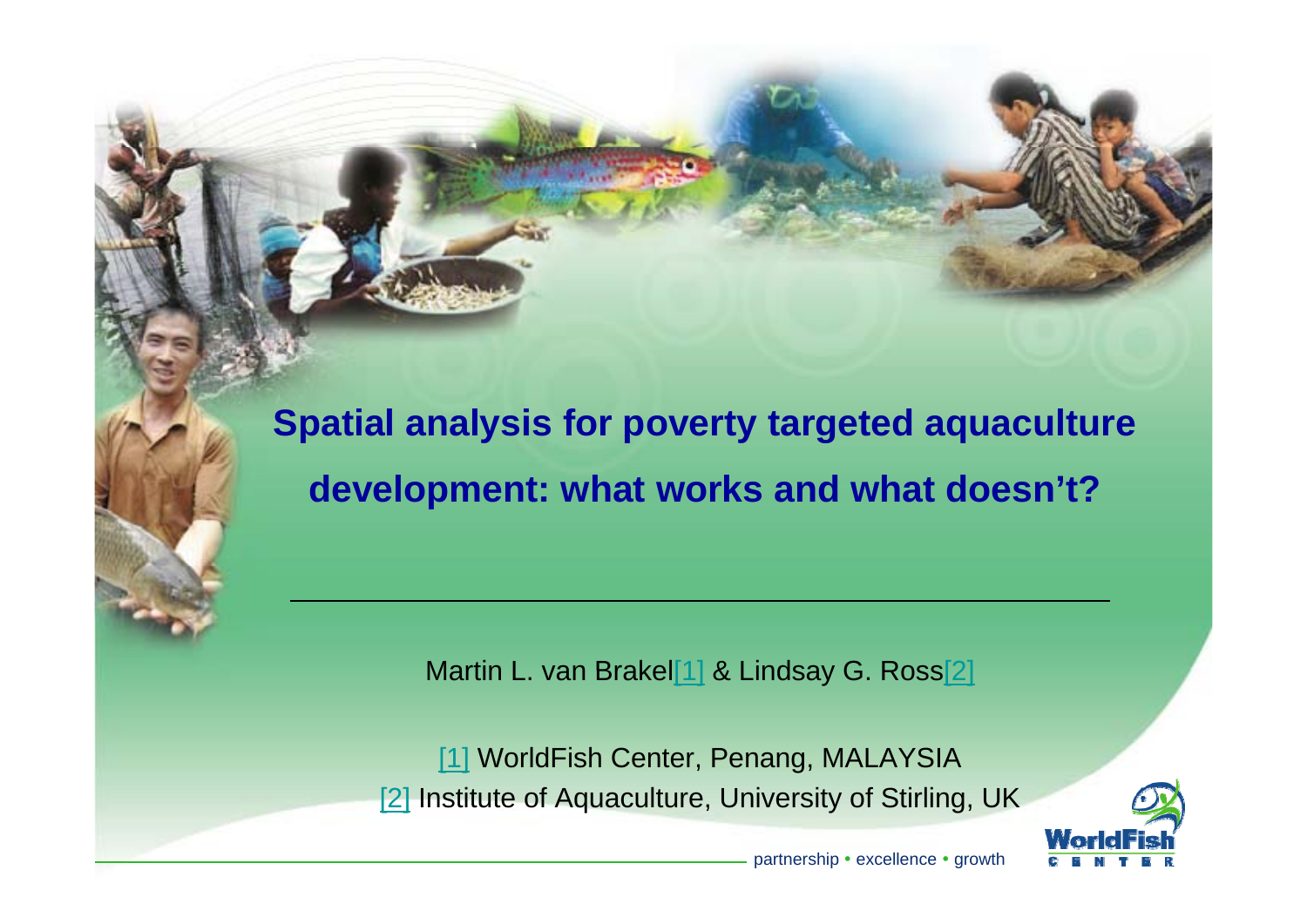### **Outline**

- •Introduction
- Poverty analysis
- Poverty in Cambodia
- Poverty and aquaculture
- Market access
- Conclusions

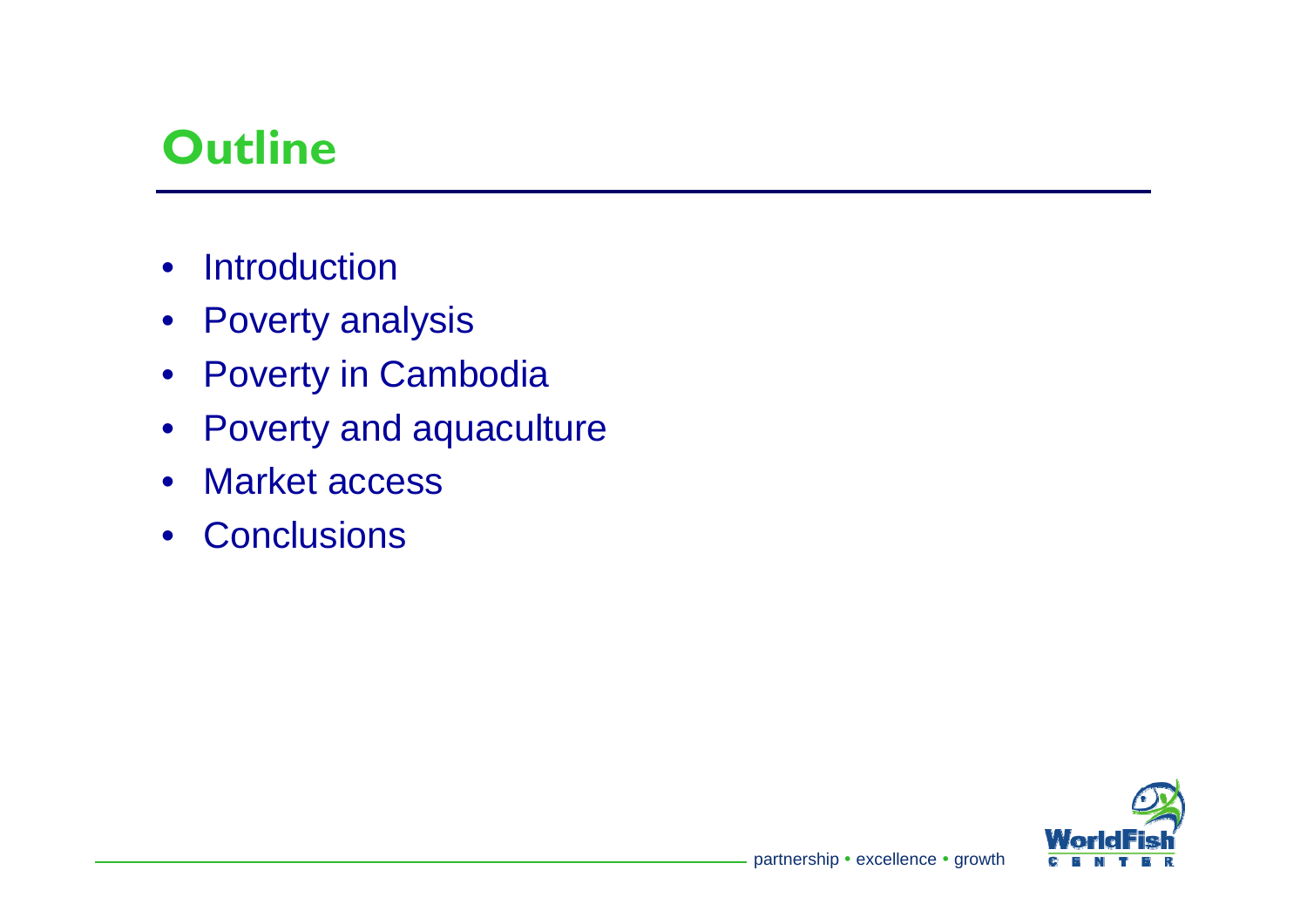# **Small-scale aquaculture**

- Potential for poverty alleviation
- •Need to address poverty within aquatic resource sector
- Sector often overlooked in national poverty reduction (Thorpe 2005)
- Requires targeting on maximized contribution to sustainable livelihoods
- Causes and characteristics of poverty?
- Vulnerability to stresses and shocks affecting natural resource base of rural households

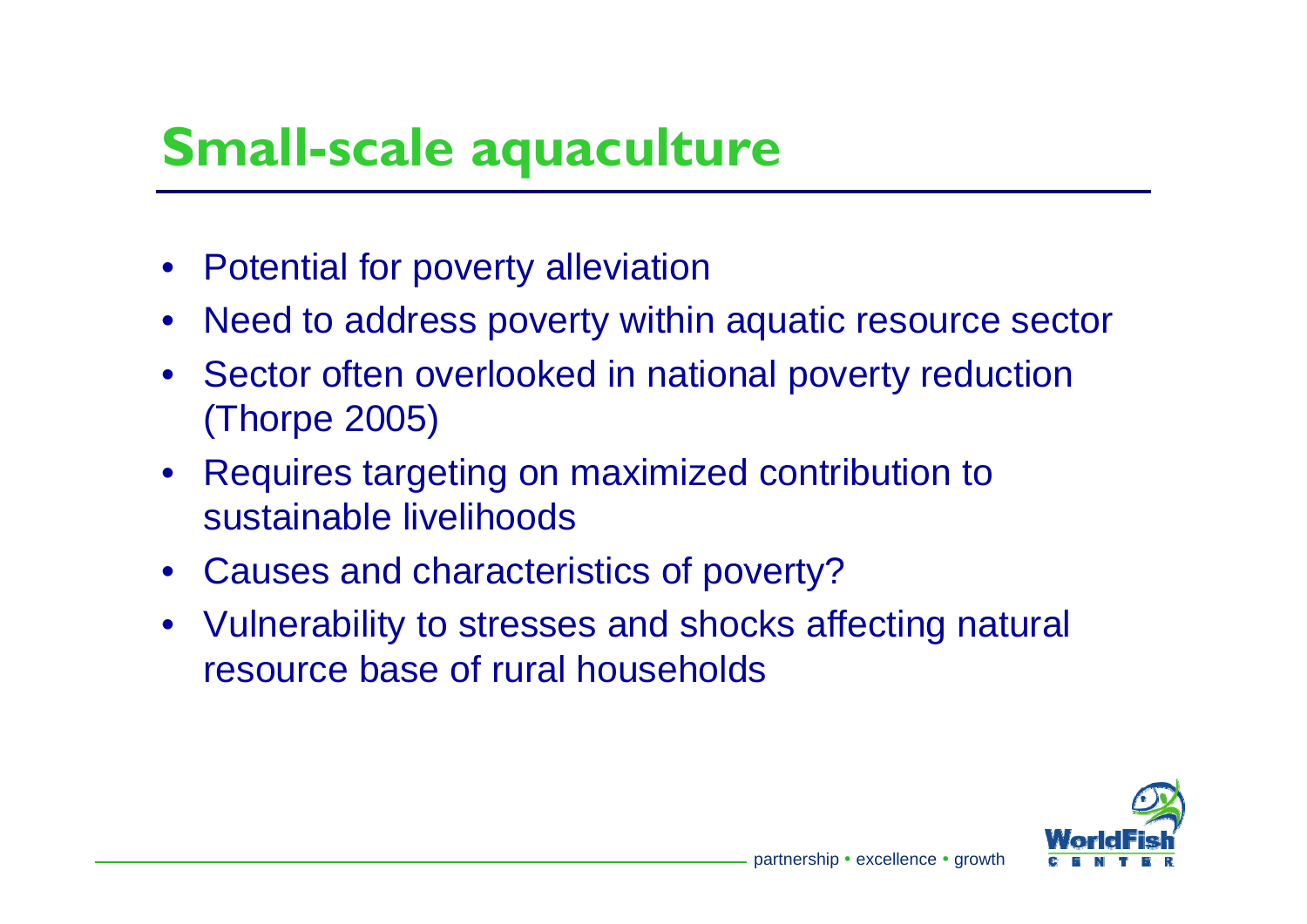#### **Poverty analysis**

- Overall indicator of household welfare
- •Household consumption and income per capita
- Consumption-based welfare indicators superior to income-based but:
- Household income can yield insights into socioeconomic status, particularly when disaggregated by source of income
- Judgement on level of income or expenditure necessary for a minimal standard of living
- Below this standard: **poor**

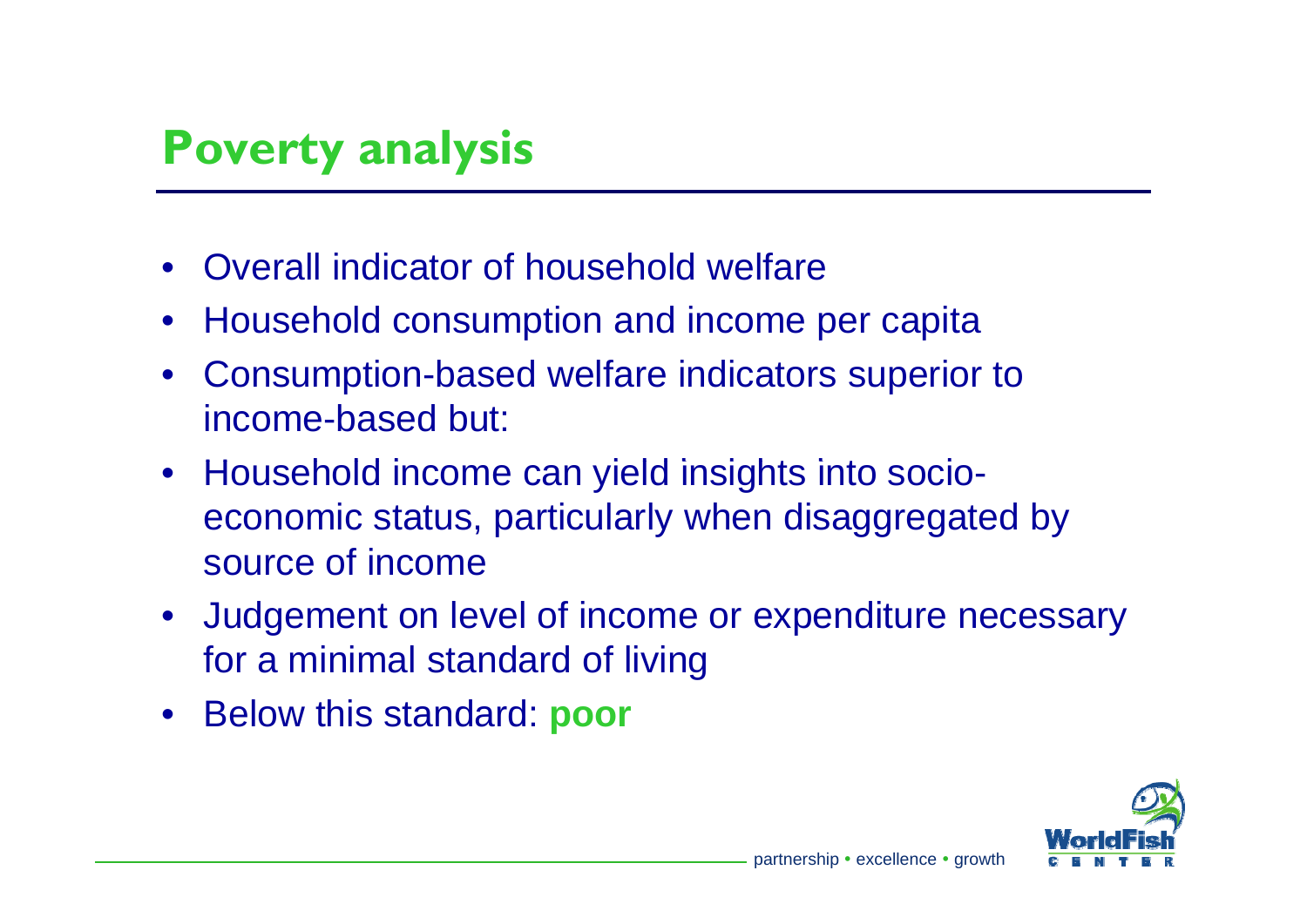## **Aggregate measures of poverty**

- Poverty line based on basket of goods providing enough calories to meet minimum energy requirements (Glewwe, Gragnolati, & Zaman, 2000)
- Headcount: proportion of population counted as poor
- Poverty gap: extent below the poverty line (poverty depth)
- •Poverty severity: squared poverty gap
- Depth and severity of poverty provide complementary information on the incidence of poverty
- Can be disaggregated for population sub-groups

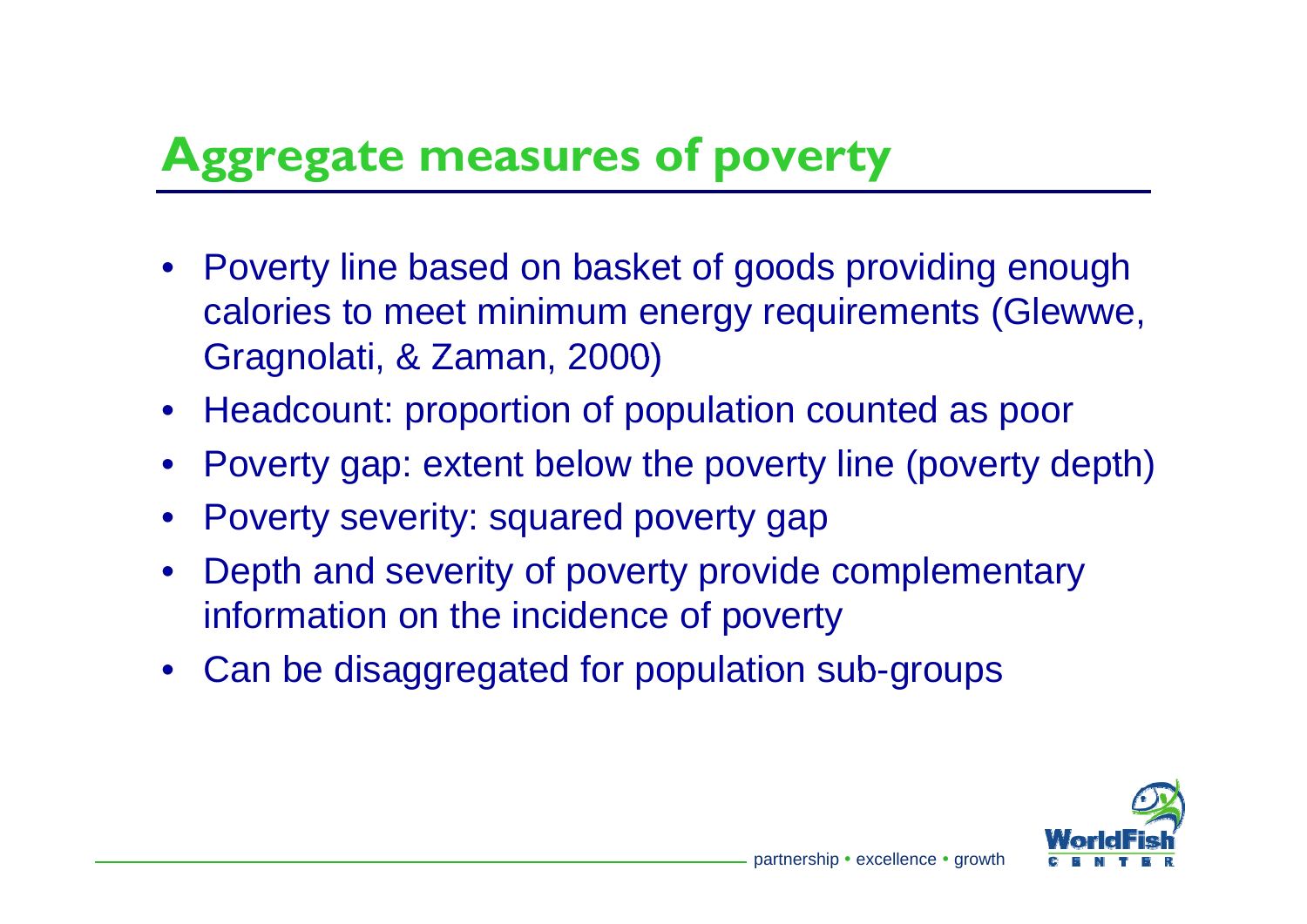### **Poverty targeting**

- •• Cost-effective allocation
- Two types of errors (Hoddinott 1999)
	- Exclusion: intended beneficiaries cannot benefit
	- Inclusion: benefits reach people not intended as beneficiaries
- Targeting increasingly costly below a certain administrative level
- $\bullet$  If costs of targeting outweigh benefits: allocations without targeting (Fujii 2003)

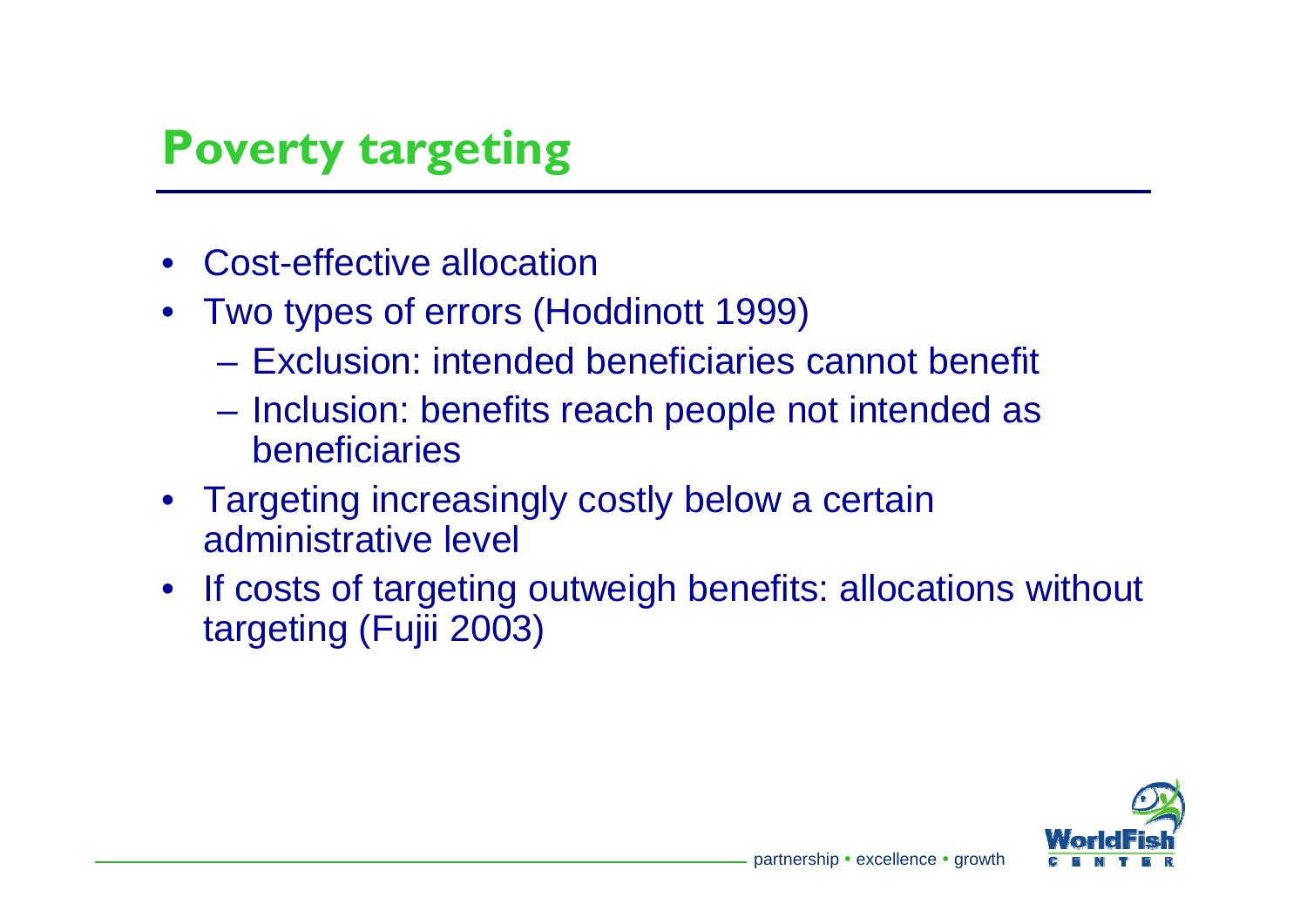#### **Poverty maps**

- Framework for geographically targeting areas of high poverty and food insecurity
- Spatially disaggregated poverty measure
- Potentially maximises the number of poor people to benefit from a planned intervention
- Choice whether to reach a high number of poor people or base upon proportion of poor

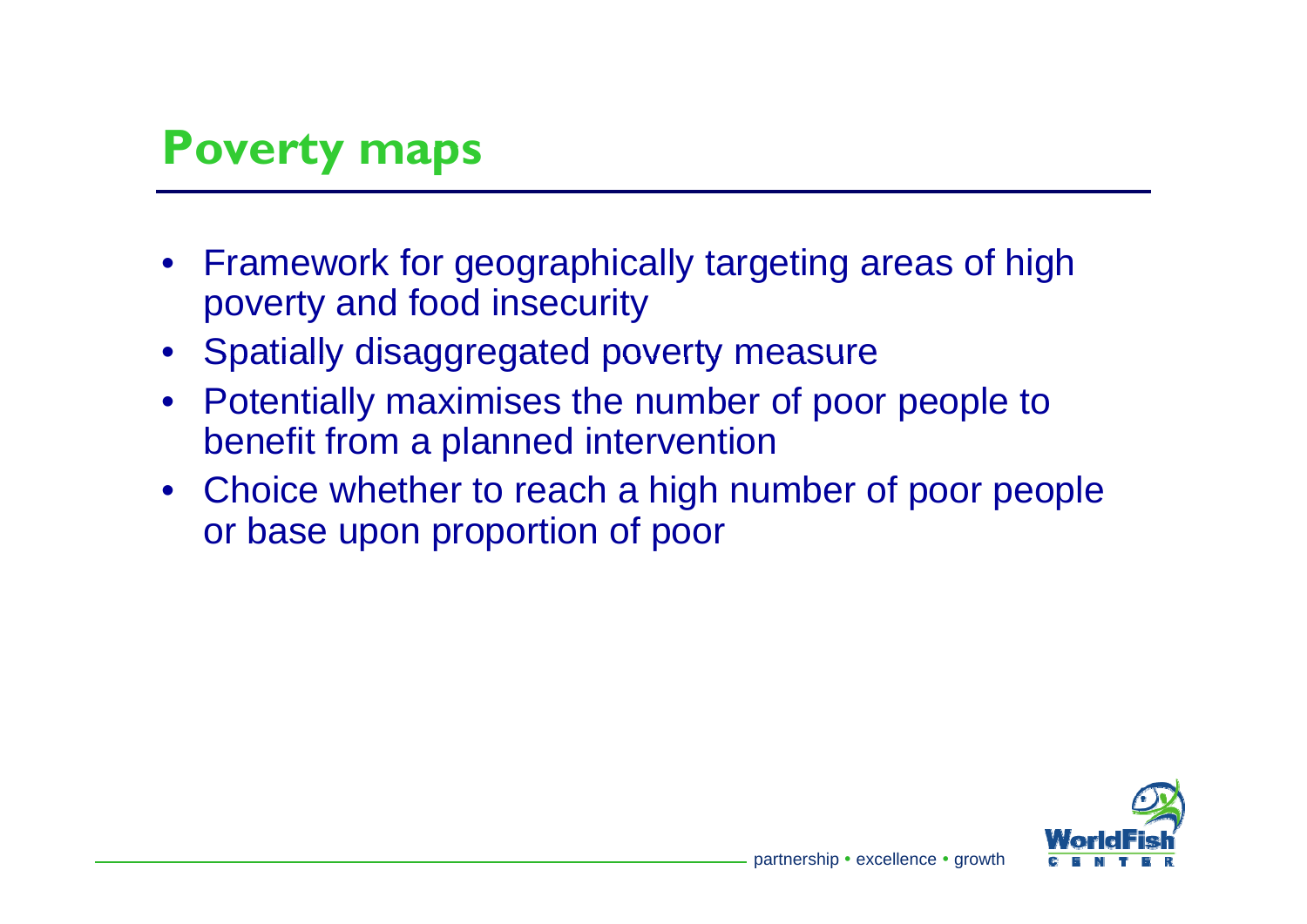## **Poverty in Cambodia**

- •• National poverty rate 36.1 percent (1998)
- Closely related to food insecurity
- •Rural
- • Heterogeneous between regions
- •• Natural disasters: floods and drought





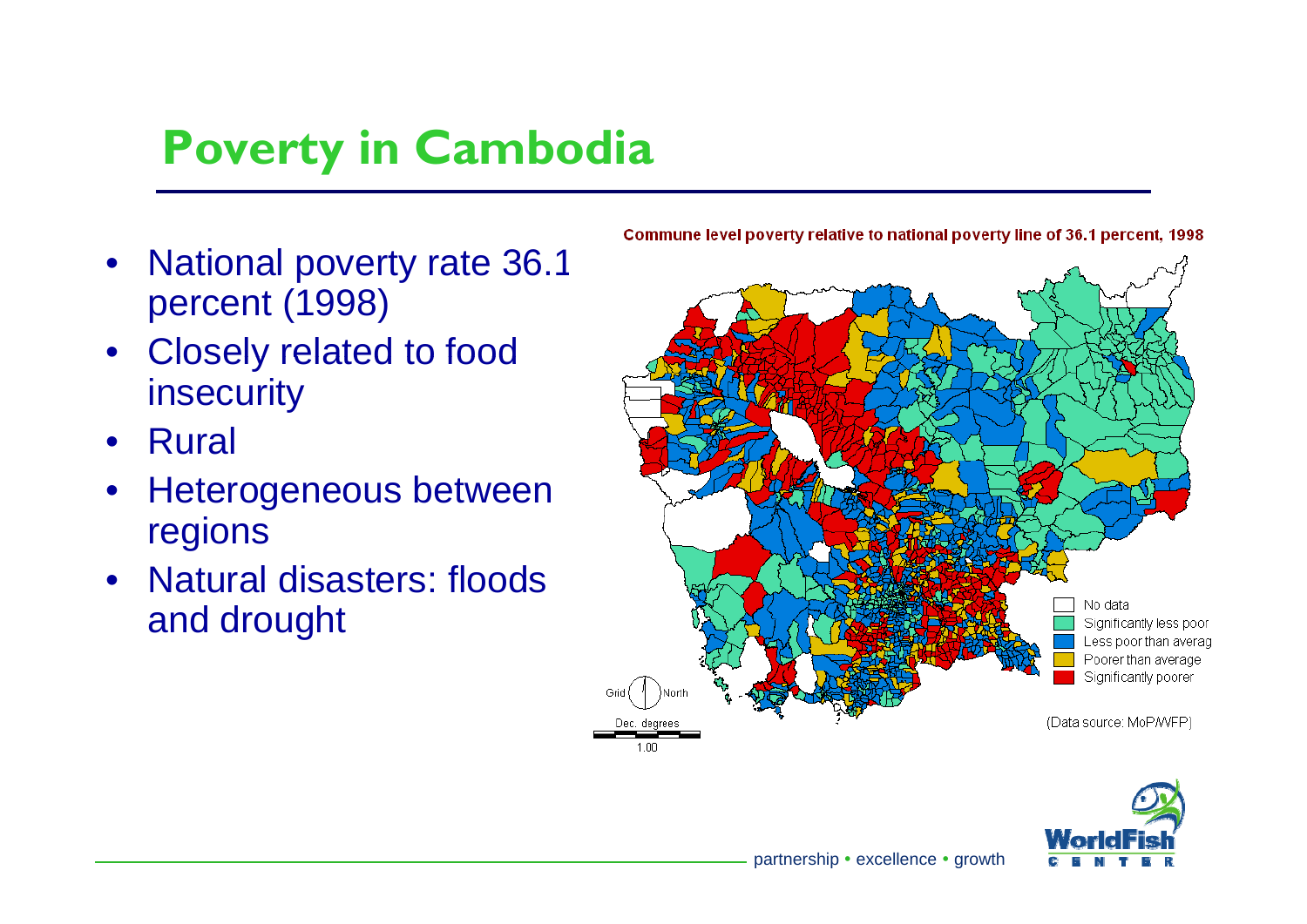## **Poverty in Cambodia**





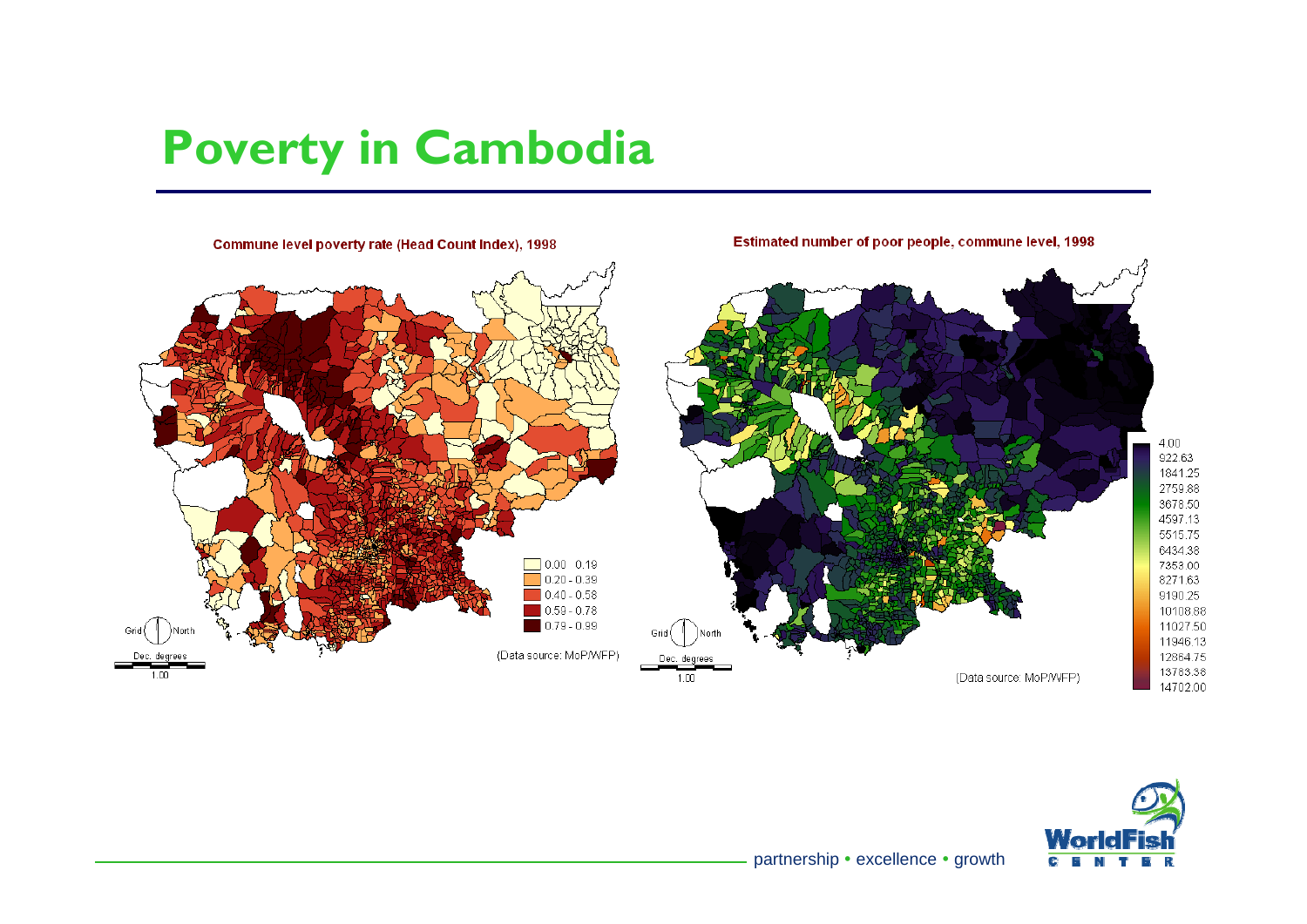## **Poverty in Cambodia**



- $\bullet$ **Geographically** disaggregated, but:
- What are the explanatory variables?
- $\bullet$  Need to compare variables across population subgroups
- Need for variables sensitive to poverty in the aquatic resources sector

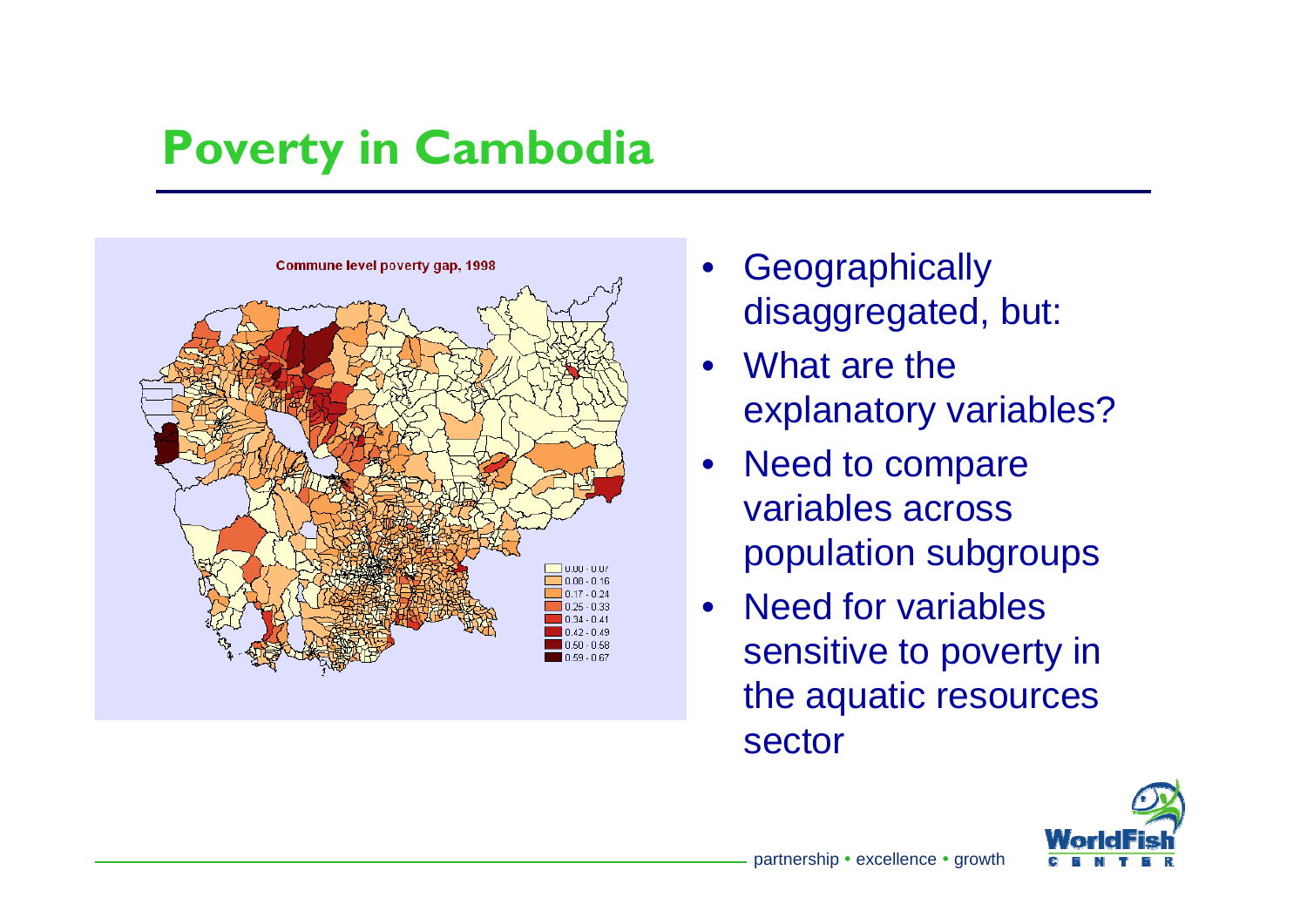#### **Proportion numbers or factors? Proportion,**



Takeo province, southern Cambodia

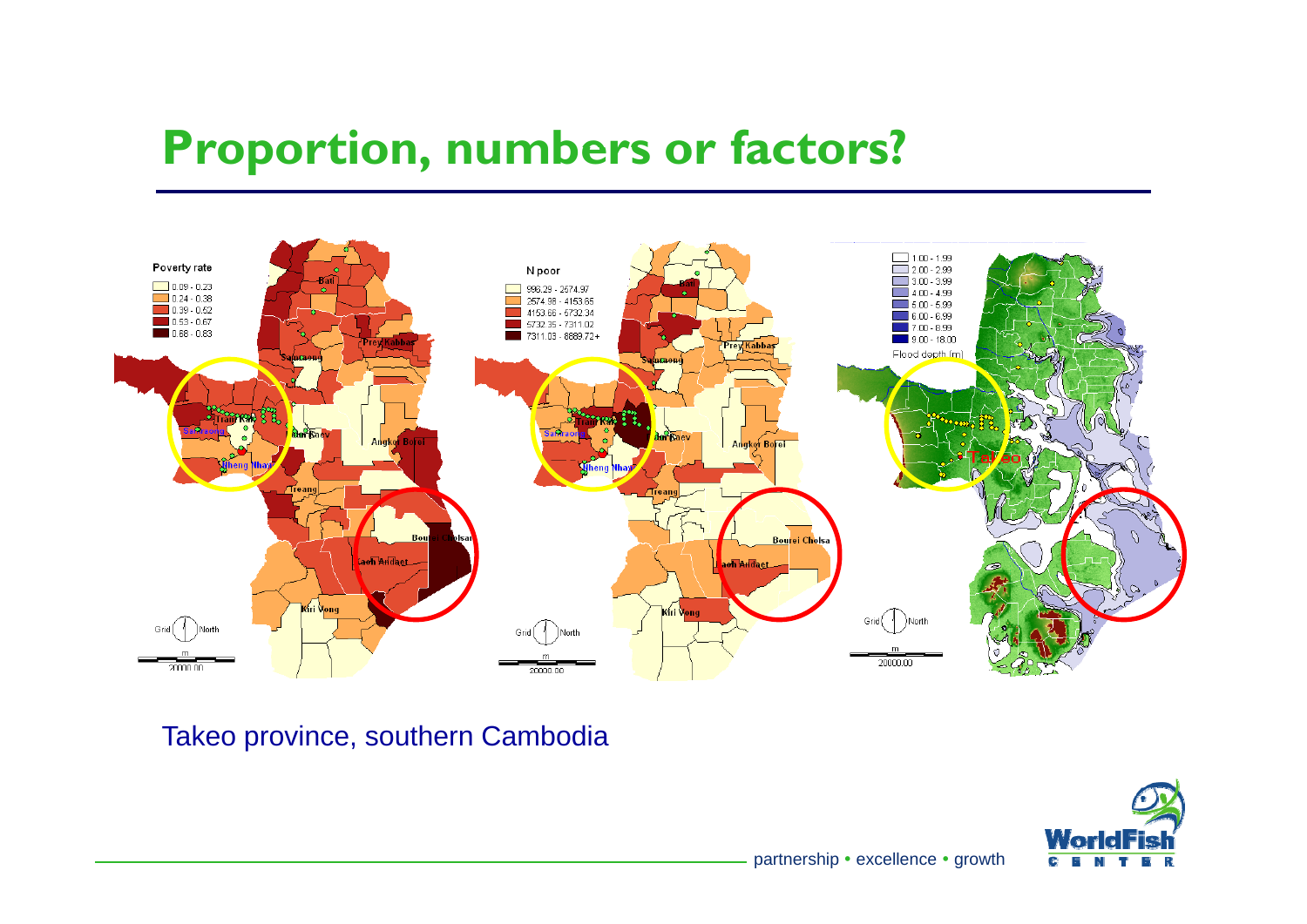#### **P t dt l Pover ty an d na tura l resources**

- Natural resource stocks and environmental quality by definition spatially distributed (Davis, 2003)
- In many cases common to both poor and less poor
- Currently, water depletion and water quality the single main environmental problem for the poor
- Agriculture is predominantly rain-fed and depends heavily on natural conditions
- Rice, fish and fish products are staple foods in rural Cambodia
- Capture fisheries contribute significantly to food security, nutrition and income generation g

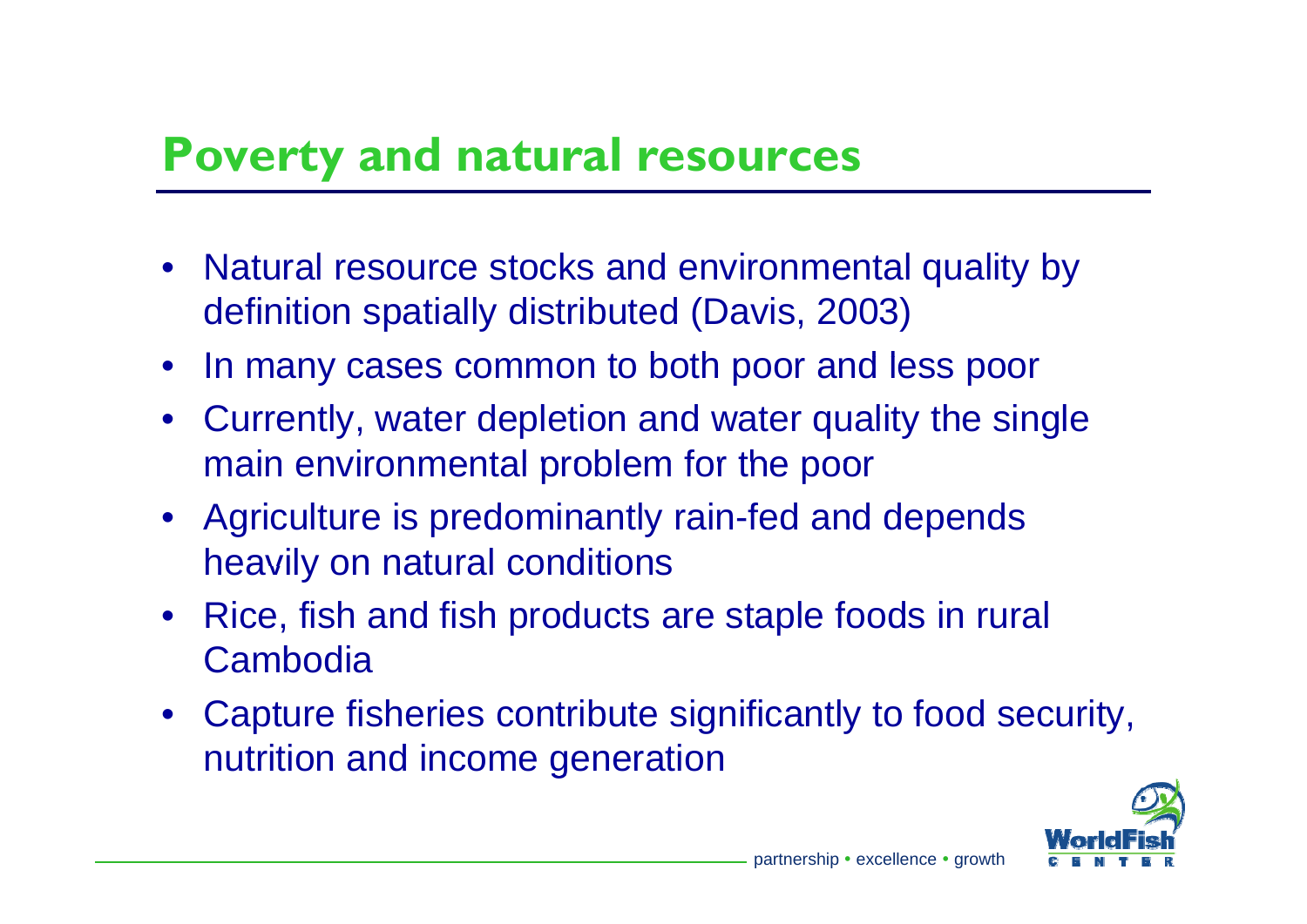# **Poverty and aquaculture**



Trends towards poverty focused aquaculture development

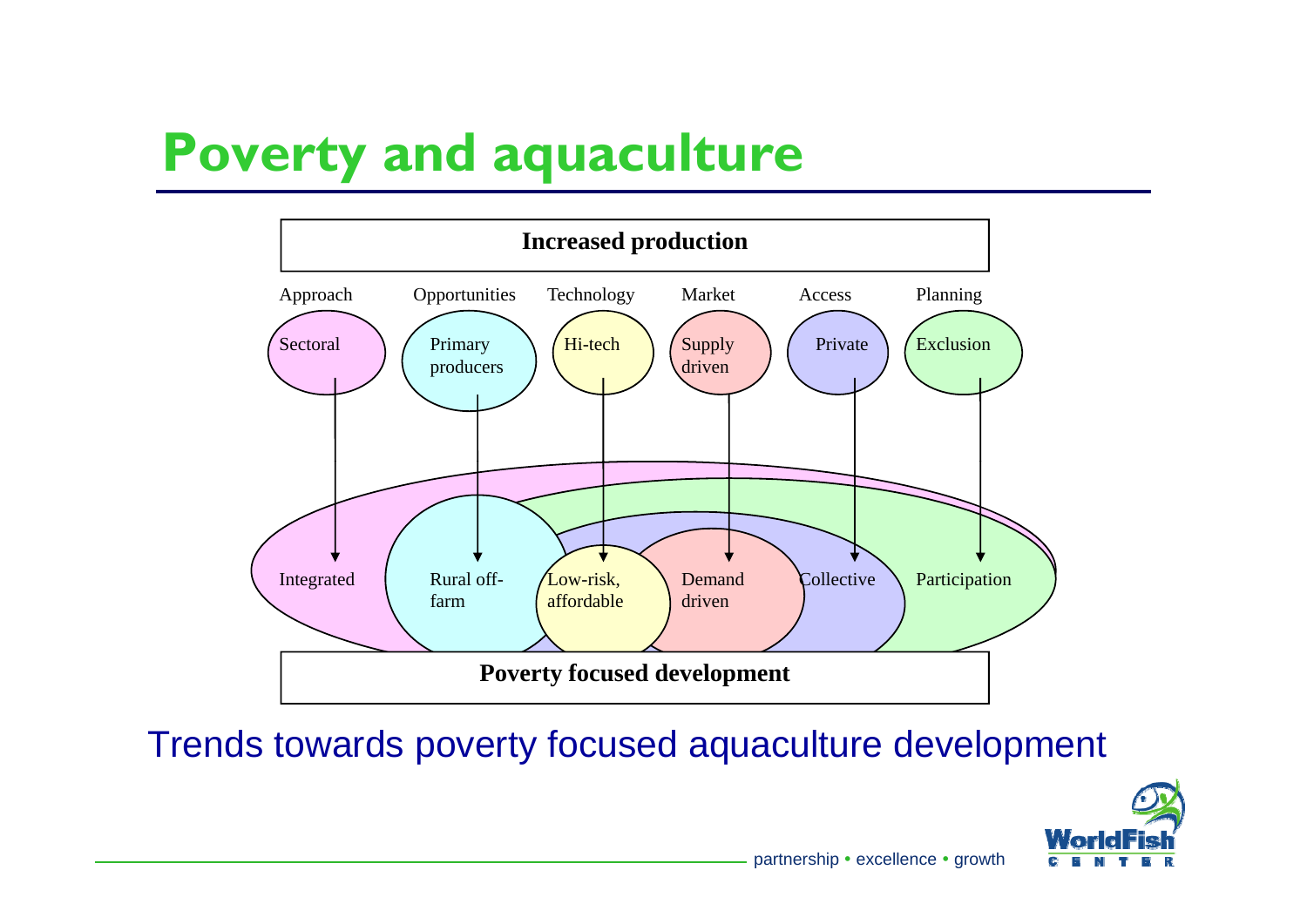# **Poverty and aquaculture**

- Geographically disaggregated poverty indices used in conjunction with indicators and secondary data of relevance to pro-poor aquaculture development
- Proxy indicator for aquaculture market potential as a function of population distribution and distance to markets
- Assumption: opportunity costs for poor to access markets increase more rapidly with distance

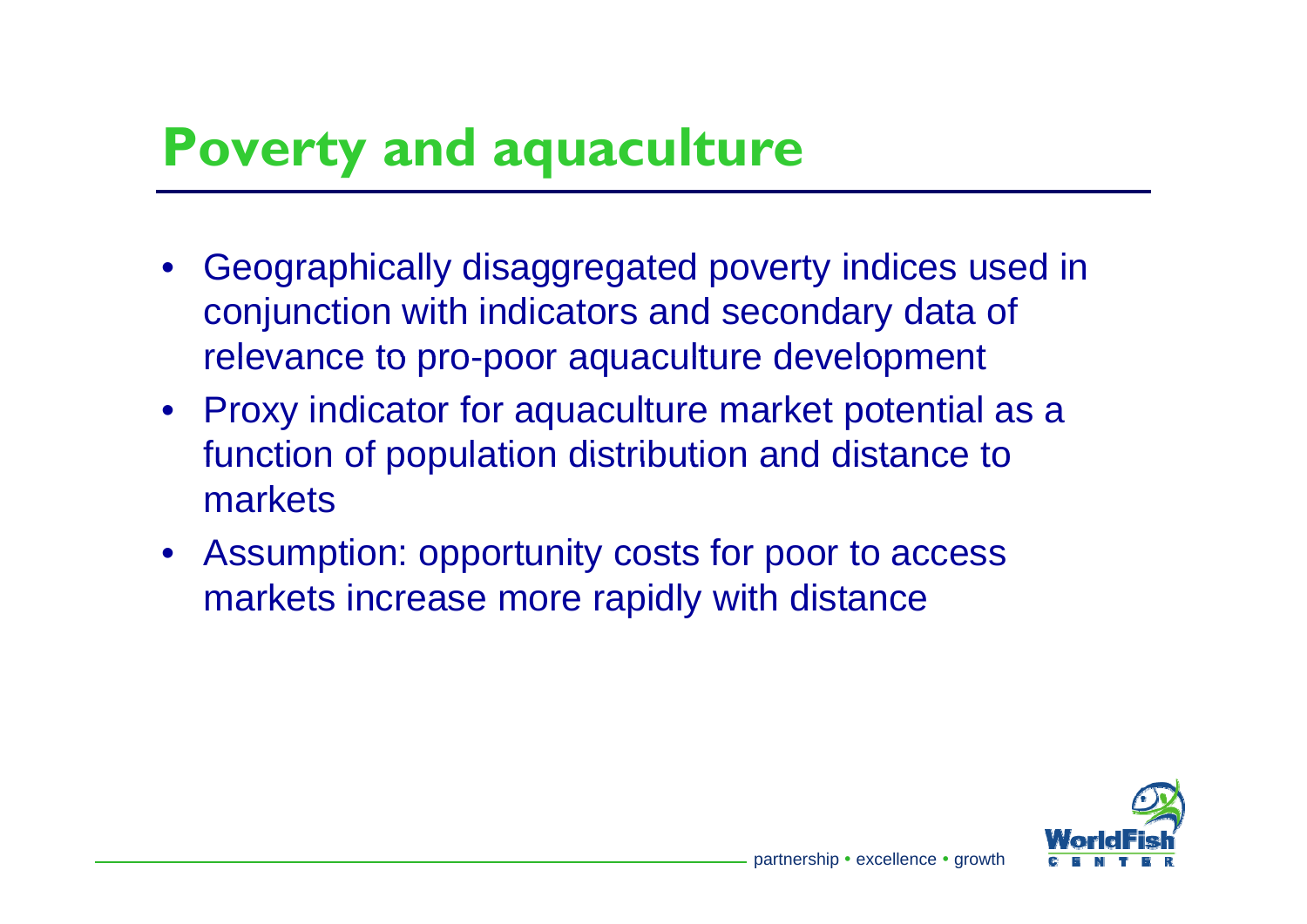#### **Market access as proxy**



- •• Concentration of population near urban centres (social gravitation)
- • Market accessconcentrated in the south
- • Some provincial centres around Tonle Sap
- • Isolated spots in rest of country

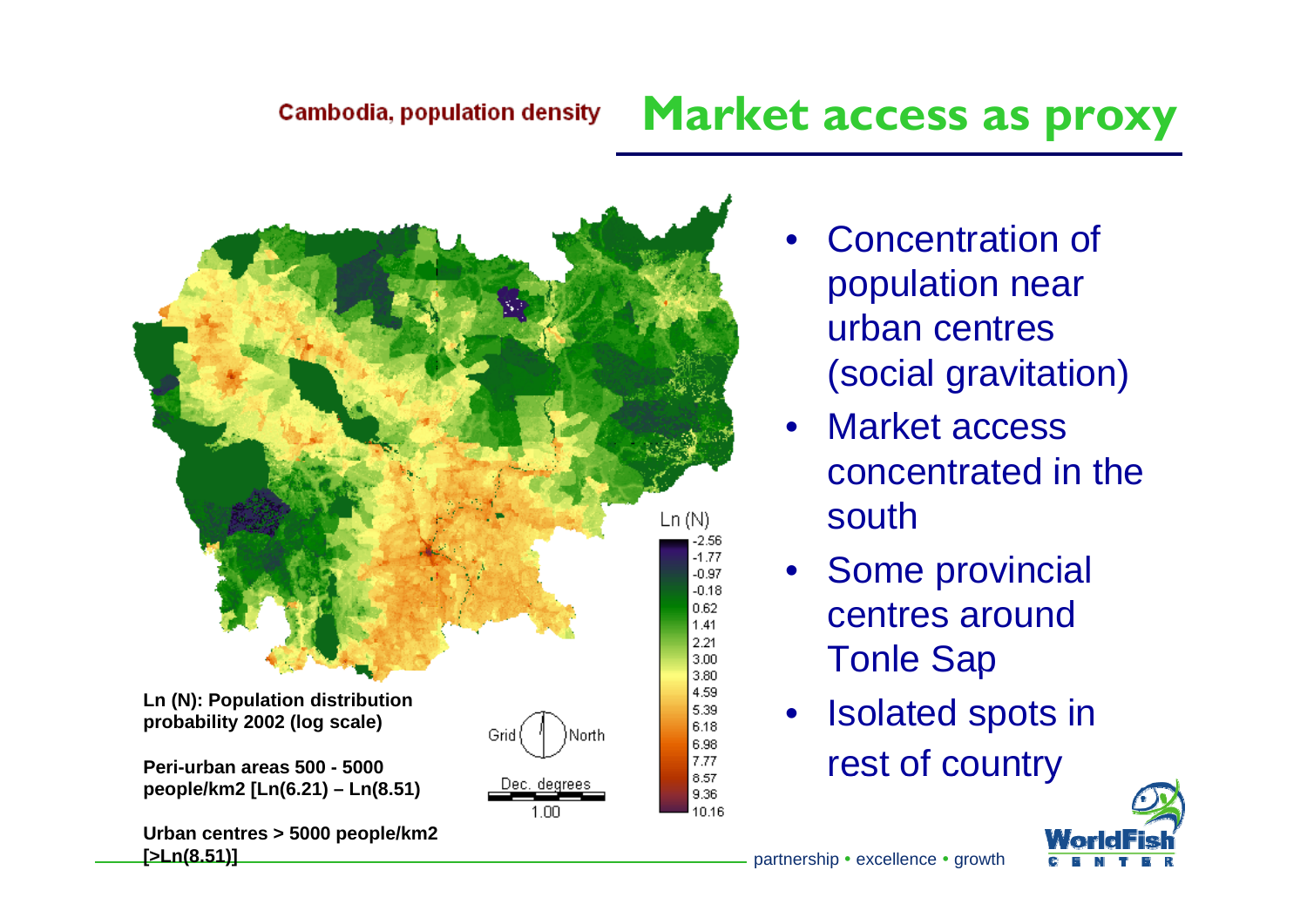#### Relative accessibility of markets to the poor



# **Fish marketing in Cambodia**

- • Traditionally urban markets and export
- •• Commercial trade of high value species limits opportunities for access of poor
- •Perhaps secondary employment opportunities
- • Inland fish dominates supply

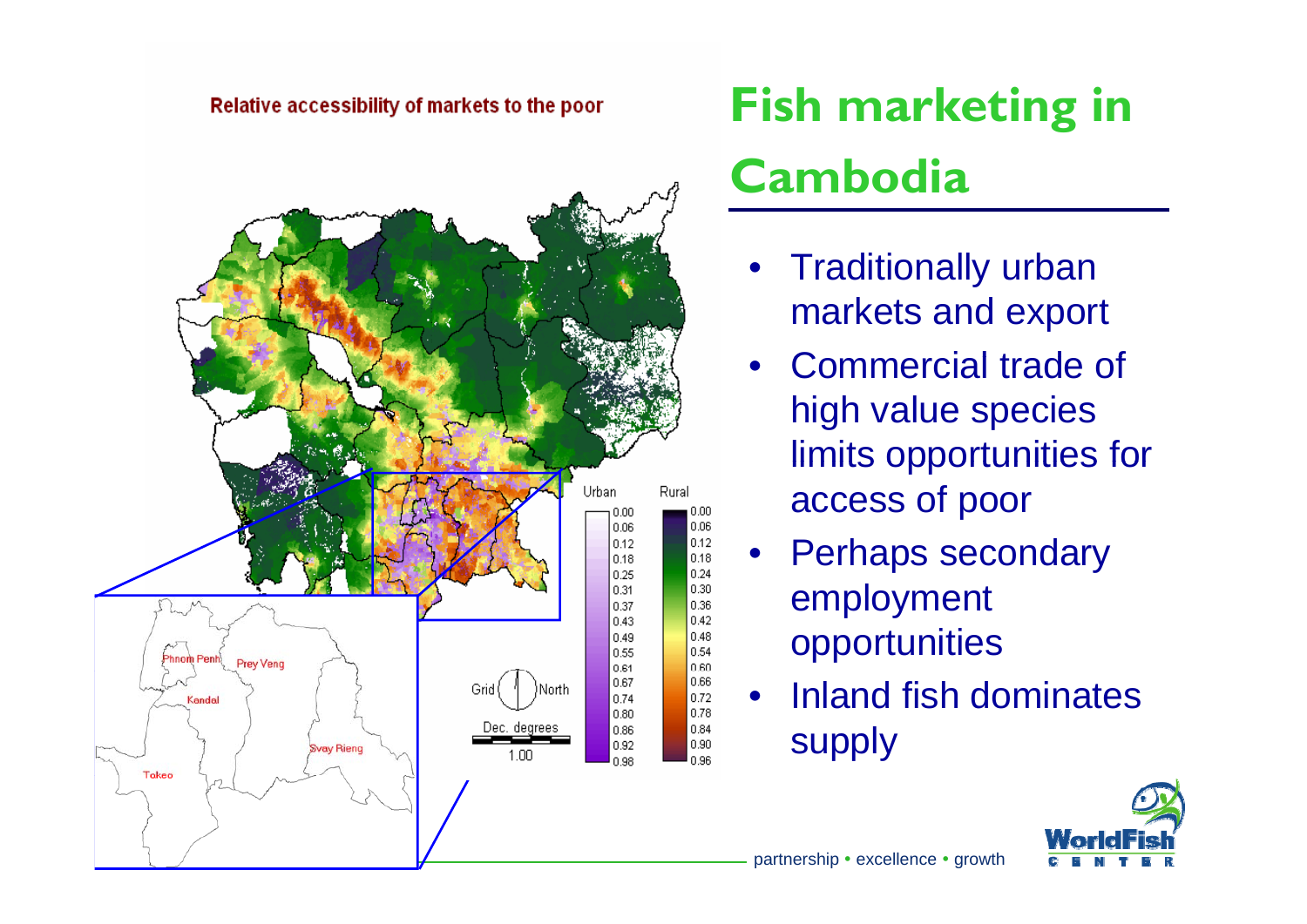# **Proxy indicators for aquaculture potential**

- Low urban market potential for fish typically promoted for rural aquaculture in ponds (Guttman & Kunty 1997; Khay & Hortle 2005)
- Possible focus of poverty targeted aquaculture on markets where fish supply does not meet local demand
- Rural markets in Cambodia's southern and southeastern provinces
- Scarce availability of fish in these markets does not reflect fish consumption patterns of rural households
- Supply infrastructure and availability of wild fish have an important influence on markets for aquaculture
- Fish demand potentially unfulfilled if wild fish stocks  $\bullet$ become scarce